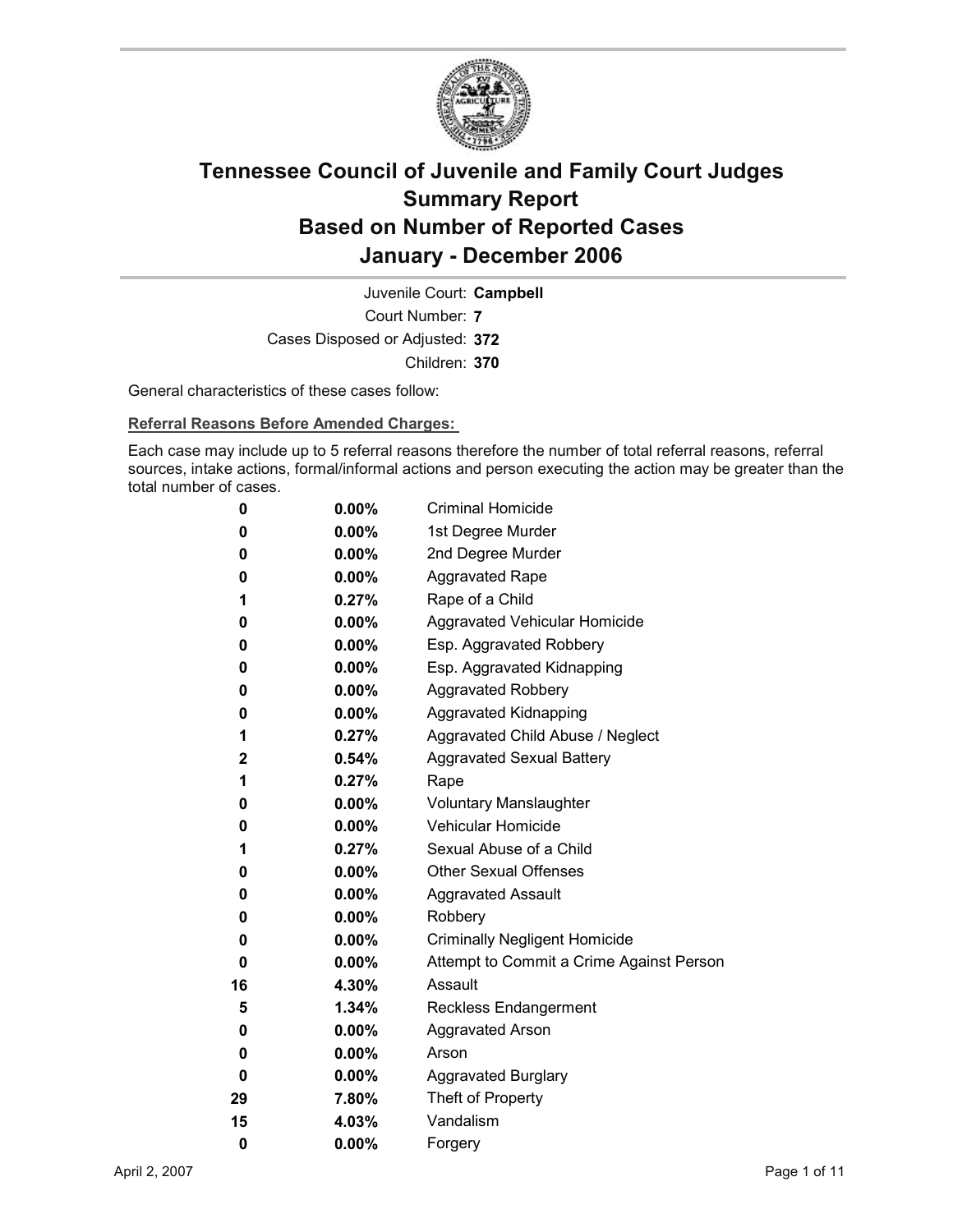

Juvenile Court: **Campbell**

Court Number: **7**

Cases Disposed or Adjusted: **372**

Children: **370**

#### **Referral Reasons Before Amended Charges:**

Each case may include up to 5 referral reasons therefore the number of total referral reasons, referral sources, intake actions, formal/informal actions and person executing the action may be greater than the total number of cases.

| 0            | 0.00%    | <b>Worthless Checks</b>                                     |
|--------------|----------|-------------------------------------------------------------|
| 0            | $0.00\%$ | Illegal Possession / Fraudulent Use of Credit / Debit Cards |
| 4            | 1.08%    | <b>Burglary</b>                                             |
| 0            | $0.00\%$ | Unauthorized Use of a Vehicle                               |
| 0            | $0.00\%$ | <b>Cruelty to Animals</b>                                   |
| 0            | $0.00\%$ | Sale of Controlled Substances                               |
| 0            | $0.00\%$ | <b>Other Drug Offenses</b>                                  |
| 4            | 1.08%    | Possession of Controlled Substances                         |
| 0            | $0.00\%$ | <b>Criminal Attempt</b>                                     |
| 0            | $0.00\%$ | Carrying Weapons on School Property                         |
| 0            | $0.00\%$ | Unlawful Carrying / Possession of a Weapon                  |
| 0            | $0.00\%$ | <b>Evading Arrest</b>                                       |
| 0            | $0.00\%$ | Escape                                                      |
| 0            | $0.00\%$ | Driving Under Influence (DUI)                               |
| 3            | 0.81%    | Possession / Consumption of Alcohol                         |
| 0            | $0.00\%$ | Resisting Stop, Frisk, Halt, Arrest or Search               |
| 0            | $0.00\%$ | <b>Aggravated Criminal Trespass</b>                         |
| 3            | 0.81%    | Harassment                                                  |
| 0            | $0.00\%$ | Failure to Appear                                           |
| 1            | 0.27%    | Filing a False Police Report                                |
| 0            | $0.00\%$ | Criminal Impersonation                                      |
| 3            | 0.81%    | <b>Disorderly Conduct</b>                                   |
| $\mathbf 2$  | 0.54%    | <b>Criminal Trespass</b>                                    |
| $\mathbf{2}$ | 0.54%    | <b>Public Intoxication</b>                                  |
| 0            | $0.00\%$ | Gambling                                                    |
| 21           | 5.65%    | <b>Traffic</b>                                              |
| 7            | 1.88%    | <b>Local Ordinances</b>                                     |
| 0            | $0.00\%$ | Violation of Wildlife Regulations                           |
| 0            | $0.00\%$ | Contempt of Court                                           |
| 6            | 1.61%    | <b>Violation of Probation</b>                               |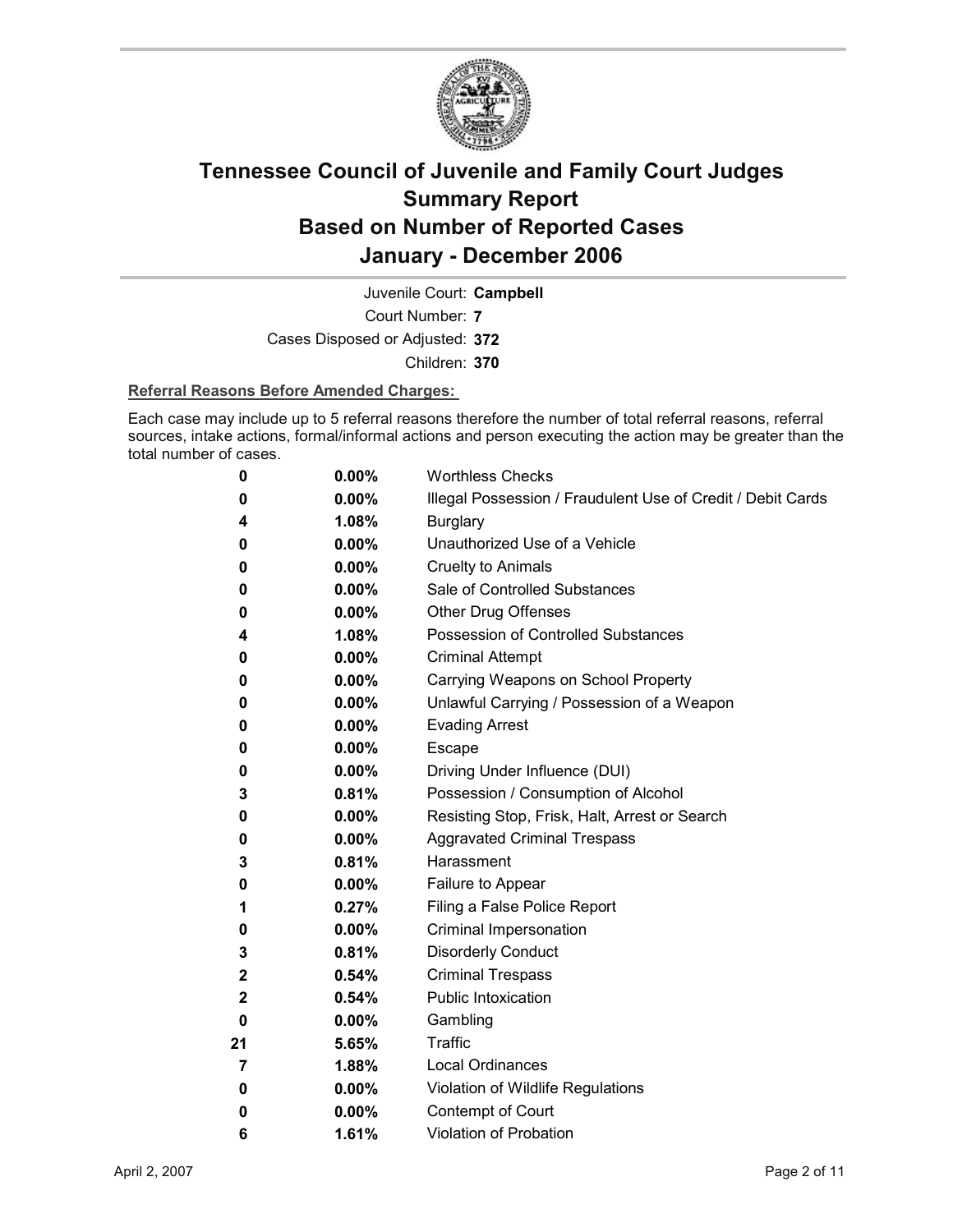

Court Number: **7** Juvenile Court: **Campbell** Cases Disposed or Adjusted: **372** Children: **370**

#### **Referral Reasons Before Amended Charges:**

Each case may include up to 5 referral reasons therefore the number of total referral reasons, referral sources, intake actions, formal/informal actions and person executing the action may be greater than the total number of cases.

| 3            | 0.81%                                                                                  | Other                                                                                                              |
|--------------|----------------------------------------------------------------------------------------|--------------------------------------------------------------------------------------------------------------------|
|              |                                                                                        |                                                                                                                    |
| 0            | 0.00%                                                                                  | <b>Consent to Marry</b>                                                                                            |
| 0            | 0.00%                                                                                  | <b>Request for Medical Treatment</b>                                                                               |
| 0            | 0.00%                                                                                  | Child Support                                                                                                      |
| 0            | 0.00%                                                                                  | Paternity / Legitimation                                                                                           |
| 6            | 1.61%                                                                                  | Visitation                                                                                                         |
| 87           | 23.39%                                                                                 | Custody                                                                                                            |
| 4            | 1.08%                                                                                  | <b>Foster Care Review</b>                                                                                          |
| 4            | 1.08%                                                                                  | <b>Administrative Review</b>                                                                                       |
| 17           | 4.57%                                                                                  | <b>Judicial Review</b>                                                                                             |
| $\mathbf{2}$ | 0.54%                                                                                  | Violation of Informal Adjustment                                                                                   |
| 0            |                                                                                        | Violation of Pretrial Diversion                                                                                    |
| $\mathbf{2}$ |                                                                                        | <b>Termination of Parental Rights</b>                                                                              |
|              |                                                                                        | Dependency / Neglect                                                                                               |
|              |                                                                                        | <b>Physically Abused Child</b>                                                                                     |
|              |                                                                                        | Sexually Abused Child                                                                                              |
|              |                                                                                        | Violation of Curfew                                                                                                |
|              |                                                                                        | Violation of a Valid Court Order                                                                                   |
|              |                                                                                        | Possession of Tobacco Products                                                                                     |
|              |                                                                                        | Out-of-State Runaway                                                                                               |
|              |                                                                                        | Truancy<br>In-State Runaway                                                                                        |
|              |                                                                                        | <b>Unruly Behavior</b>                                                                                             |
|              |                                                                                        | <b>Violation of Aftercare</b>                                                                                      |
|              | 1<br>47<br>30<br>1<br>$\bf{0}$<br>35<br>$\bf{0}$<br>4<br>0<br>$\bf{0}$<br>$\mathbf{2}$ | 0.27%<br>12.63%<br>8.06%<br>0.27%<br>0.00%<br>9.41%<br>0.00%<br>1.08%<br>0.00%<br>0.00%<br>0.54%<br>0.54%<br>0.00% |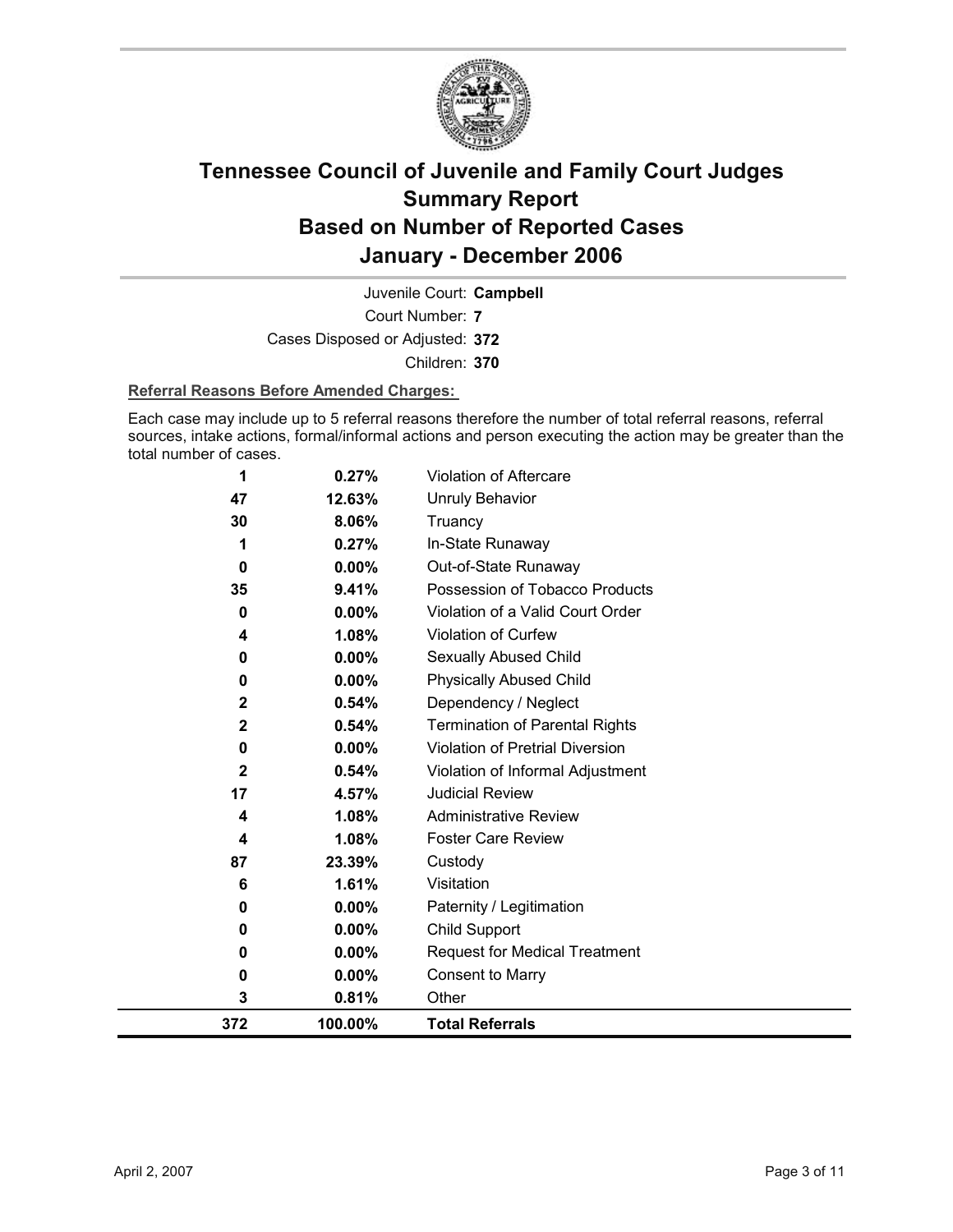

| 372                        | 100.00%                         | <b>Total Referral Sources</b>     |
|----------------------------|---------------------------------|-----------------------------------|
| 4                          | 1.08%                           | Other                             |
| 0                          | 0.00%                           | Unknown                           |
| 0                          | 0.00%                           | Hospital                          |
| $\mathbf 2$                | 0.54%                           | Child & Parent                    |
| 24                         | 6.45%                           | Victim                            |
| 0                          | 0.00%                           | <b>Other Court</b>                |
| 0                          | 0.00%                           | Social Agency                     |
| $\mathbf 2$                | 0.54%                           | <b>Court Staff</b>                |
| 0                          | 0.00%                           | <b>District Attorney's Office</b> |
| 0                          | 0.00%                           | Other State Department            |
| 111                        | 29.84%                          | <b>DCS</b>                        |
| $\mathbf{2}$               | 0.54%                           | <b>CSA</b>                        |
| 64                         | 17.20%                          | School                            |
| 1                          | 0.27%                           | Self                              |
| 16                         | 4.30%                           | Relatives                         |
| 40                         | 10.75%                          | Parents                           |
| 106                        | 28.49%                          | Law Enforcement                   |
| <b>Referral Sources: 1</b> |                                 |                                   |
|                            |                                 | Children: 370                     |
|                            | Cases Disposed or Adjusted: 372 |                                   |
|                            |                                 | Court Number: 7                   |
|                            |                                 | Juvenile Court: Campbell          |
|                            |                                 |                                   |

#### **Age of Child at Referral: 2**

| 370 | 100.00%  | <b>Total Child Count</b> |  |
|-----|----------|--------------------------|--|
| 0   | $0.00\%$ | Unknown / Not Reported   |  |
| 1   | 0.27%    | Ages 19 and Over         |  |
| 68  | 18.38%   | Ages 17 through 18       |  |
| 152 | 41.08%   | Ages 15 through 16       |  |
| 59  | 15.95%   | Ages 13 through 14       |  |
| 24  | 6.49%    | Ages 11 through 12       |  |
| 66  | 17.84%   | Ages 10 and Under        |  |
|     |          |                          |  |

<sup>1</sup> If different than number of Referral Reasons (372), verify accuracy of your court's data.

<sup>2</sup> One child could be counted in multiple categories, verify accuracy of your court's data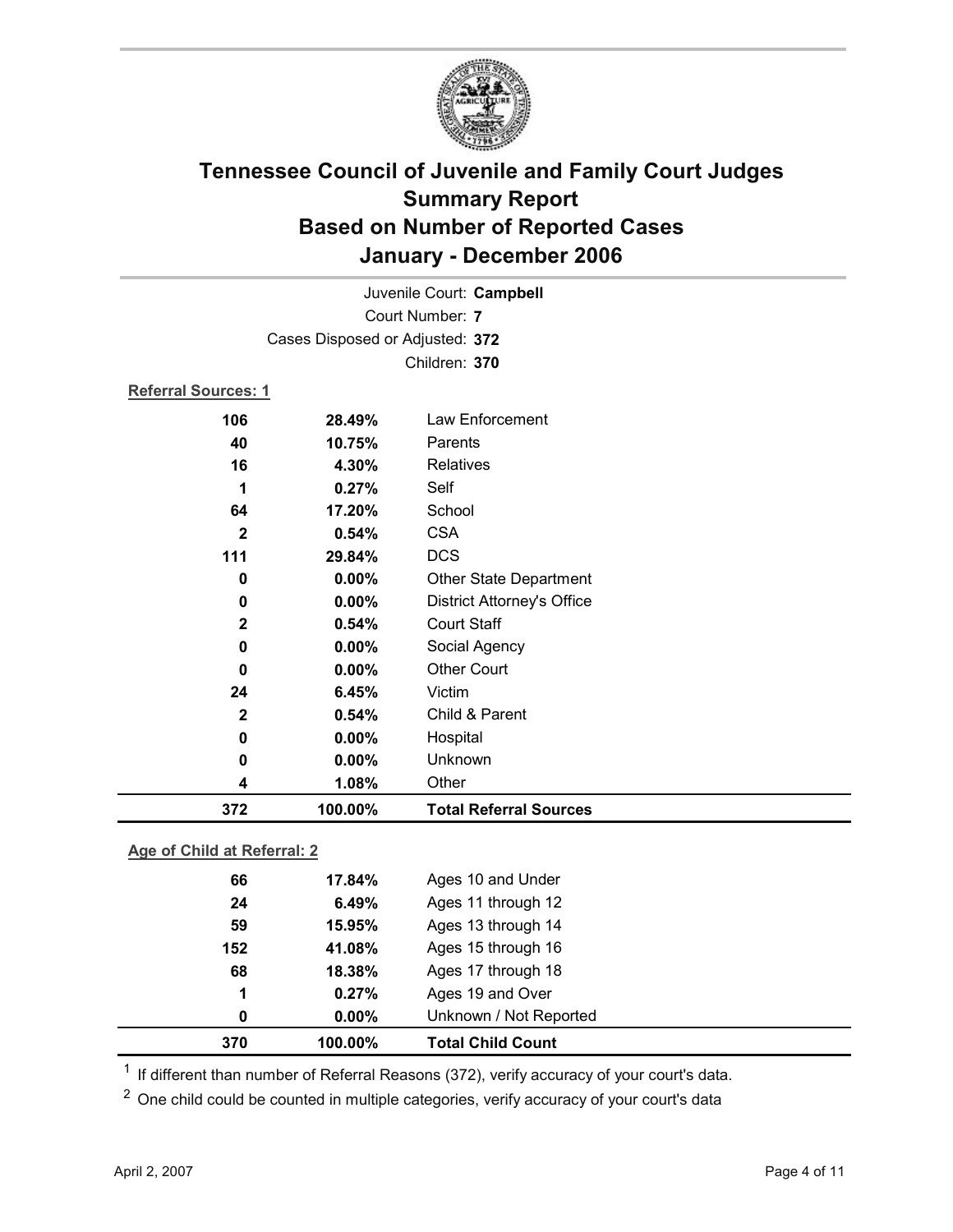

| Juvenile Court: Campbell                |         |                          |  |  |
|-----------------------------------------|---------|--------------------------|--|--|
| Court Number: 7                         |         |                          |  |  |
| Cases Disposed or Adjusted: 372         |         |                          |  |  |
|                                         |         | Children: 370            |  |  |
| Sex of Child: 1                         |         |                          |  |  |
| 239                                     | 64.59%  | Male                     |  |  |
| 131                                     | 35.41%  | Female                   |  |  |
| $\mathbf 0$                             | 0.00%   | Unknown                  |  |  |
| 370                                     | 100.00% | <b>Total Child Count</b> |  |  |
| Race of Child: 1                        |         |                          |  |  |
| 368                                     | 99.46%  | White                    |  |  |
| $\mathbf{2}$                            | 0.54%   | African American         |  |  |
| $\mathbf 0$                             | 0.00%   | <b>Native American</b>   |  |  |
| 0                                       | 0.00%   | Asian                    |  |  |
| 0                                       | 0.00%   | Mixed                    |  |  |
| $\mathbf 0$                             | 0.00%   | Unknown                  |  |  |
| 370                                     | 100.00% | <b>Total Child Count</b> |  |  |
| <b>Hispanic Origin: 1</b>               |         |                          |  |  |
| $\overline{\mathbf{4}}$                 | 1.08%   | Yes                      |  |  |
| 366                                     | 98.92%  | No                       |  |  |
| $\mathbf 0$                             | 0.00%   | Unknown                  |  |  |
| 370                                     | 100.00% | <b>Total Child Count</b> |  |  |
| <b>School Enrollment of Children: 1</b> |         |                          |  |  |
| 302                                     | 81.62%  | Yes                      |  |  |
| 43                                      | 11.62%  | <b>No</b>                |  |  |
| 25                                      | 6.76%   | Unknown                  |  |  |
| 370                                     | 100.00% | <b>Total Child Count</b> |  |  |

 $1$  One child could be counted in multiple categories, verify accuracy of your court's data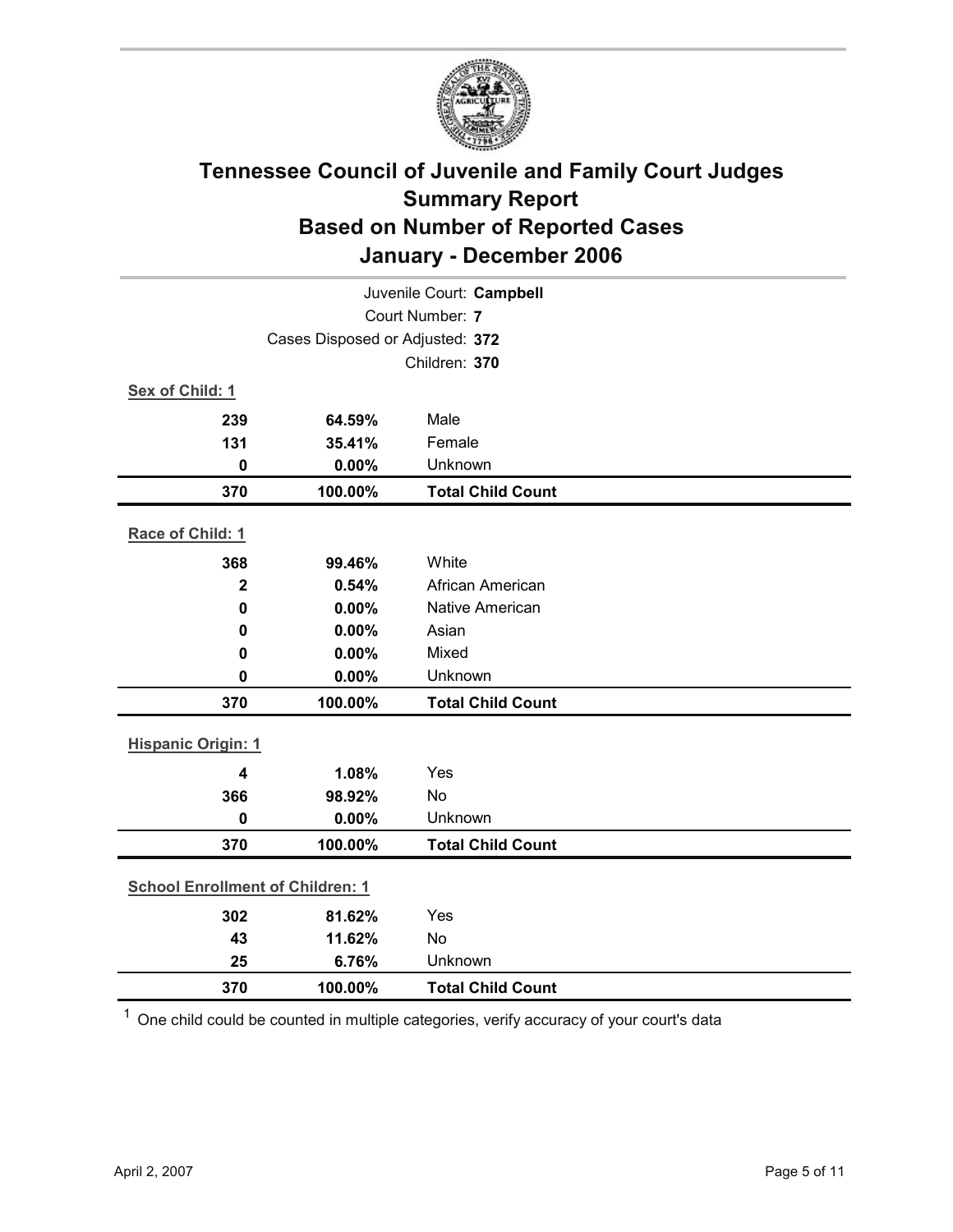

Court Number: **7** Juvenile Court: **Campbell** Cases Disposed or Adjusted: **372** Children: **370 Living Arrangement of Child at Time of Referral: 1 81 21.89%** With Both Biological Parents **3 0.81%** With Father and Stepmother **3 0.81%** With Mother and Stepfather **155 41.89%** With Mother **14 3.78%** With Father

| 370          | 100.00%      | <b>Total Child Count</b> |
|--------------|--------------|--------------------------|
| 5            | 1.35%        | Other                    |
| 3            | 0.81%        | Unknown                  |
| 2            | 0.54%        | Independent              |
| 0            | $0.00\%$     | In an Institution        |
| 2            | 0.54%        | In a Residential Center  |
| $\mathbf{2}$ | 0.54%        | In a Group Home          |
| 70           | 18.92%       | With Foster Family       |
| 4            | 1.08%        | With Adoptive Parents    |
| 26           | 7.03%        | <b>With Relatives</b>    |
| . .          | . <i>.</i> . |                          |

| <b>Type of Detention: 2</b> |  |  |
|-----------------------------|--|--|
|                             |  |  |

| 372 | 100.00%  | <b>Total Detention Count</b> |  |
|-----|----------|------------------------------|--|
| 0   | $0.00\%$ | Other                        |  |
| 372 | 100.00%  | Does Not Apply               |  |
| 0   | $0.00\%$ | <b>Unknown</b>               |  |
| 0   | $0.00\%$ | <b>Psychiatric Hospital</b>  |  |
| 0   | $0.00\%$ | Jail - No Separation         |  |
| 0   | $0.00\%$ | Jail - Partial Separation    |  |
| 0   | $0.00\%$ | Jail - Complete Separation   |  |
| 0   | $0.00\%$ | Juvenile Detention Facility  |  |
| 0   | $0.00\%$ | Non-Secure Placement         |  |
|     |          |                              |  |

 $<sup>1</sup>$  One child could be counted in multiple categories, verify accuracy of your court's data</sup>

 $2$  If different than number of Cases (372) verify accuracy of your court's data.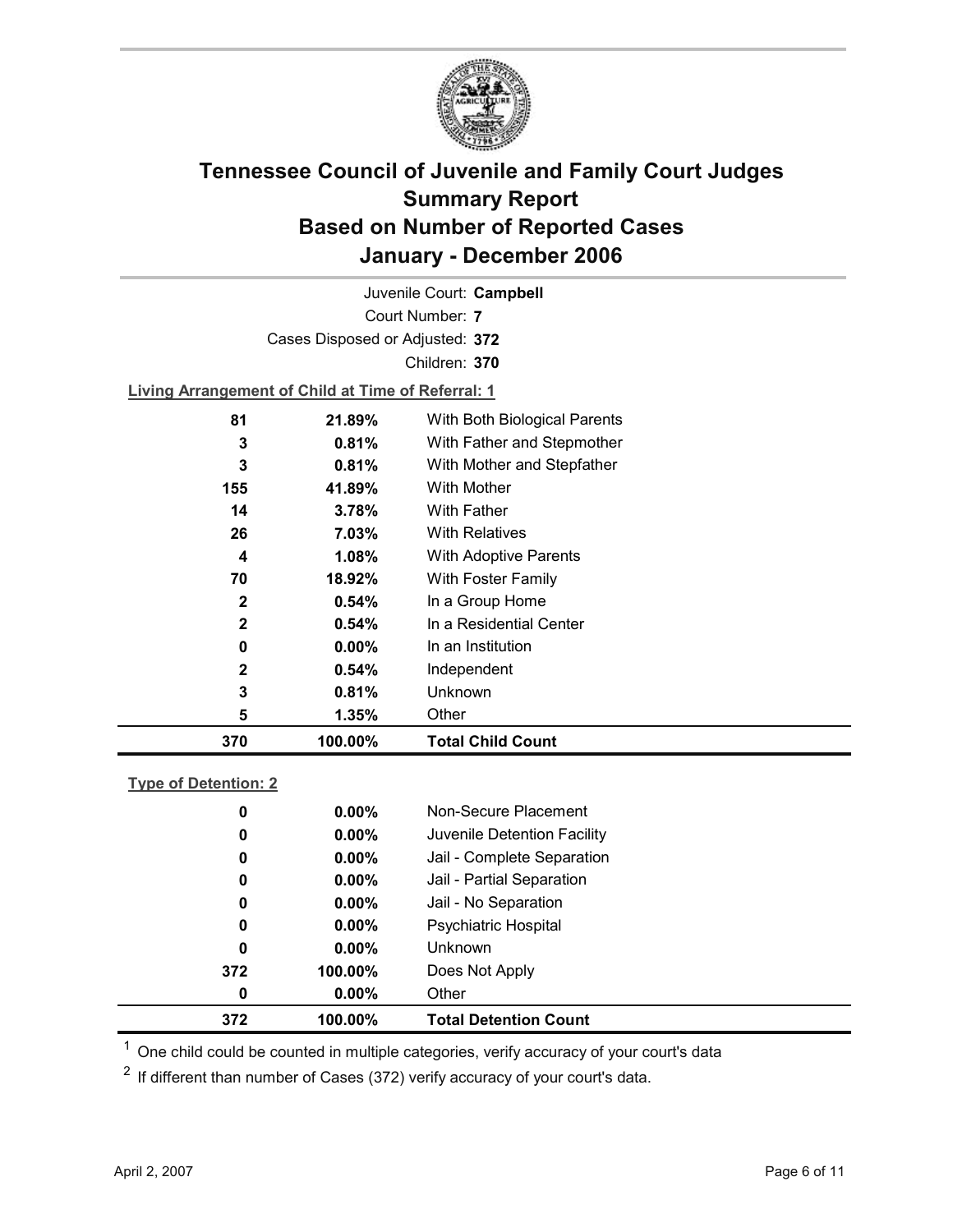

|                          |                                                    | Juvenile Court: Campbell                    |
|--------------------------|----------------------------------------------------|---------------------------------------------|
|                          |                                                    | Court Number: 7                             |
|                          | Cases Disposed or Adjusted: 372                    |                                             |
|                          |                                                    | Children: 370                               |
|                          | <b>Placement After Secure Detention Hearing: 1</b> |                                             |
| 1                        | 0.27%                                              | Returned to Prior Living Arrangement        |
| 0                        | $0.00\%$                                           | Juvenile Detention Facility                 |
| 0                        | $0.00\%$                                           | Jail                                        |
| 0                        | $0.00\%$                                           | Shelter / Group Home                        |
| 0                        | 0.00%                                              | <b>Foster Family Home</b>                   |
| 0                        | $0.00\%$                                           | <b>Psychiatric Hospital</b>                 |
| 0                        | 0.00%                                              | Unknown / Not Reported                      |
| 371                      | 99.73%                                             | Does Not Apply                              |
| 0                        | 0.00%                                              | Other                                       |
|                          |                                                    |                                             |
| 372                      | 100.00%                                            | <b>Total Placement Count</b>                |
|                          |                                                    |                                             |
| <b>Intake Actions: 2</b> |                                                    |                                             |
| 333                      | 89.52%                                             | <b>Petition Filed</b>                       |
| 4                        | 1.08%                                              | <b>Motion Filed</b>                         |
| 19                       | 5.11%                                              | <b>Citation Processed</b>                   |
| 0                        | $0.00\%$                                           | Notification of Paternity Processed         |
| 7                        | 1.88%                                              | Scheduling of Judicial Review               |
| 3<br>4                   | 0.81%<br>1.08%                                     | Scheduling of Administrative Review         |
| $\mathbf{2}$             | 0.54%                                              | Scheduling of Foster Care Review<br>Unknown |
| 0                        | 0.00%                                              | Does Not Apply                              |
| 0                        | 0.00%                                              | Other                                       |

 $1$  If different than number of Cases (372) verify accuracy of your court's data.

 $2$  If different than number of Referral Reasons (372), verify accuracy of your court's data.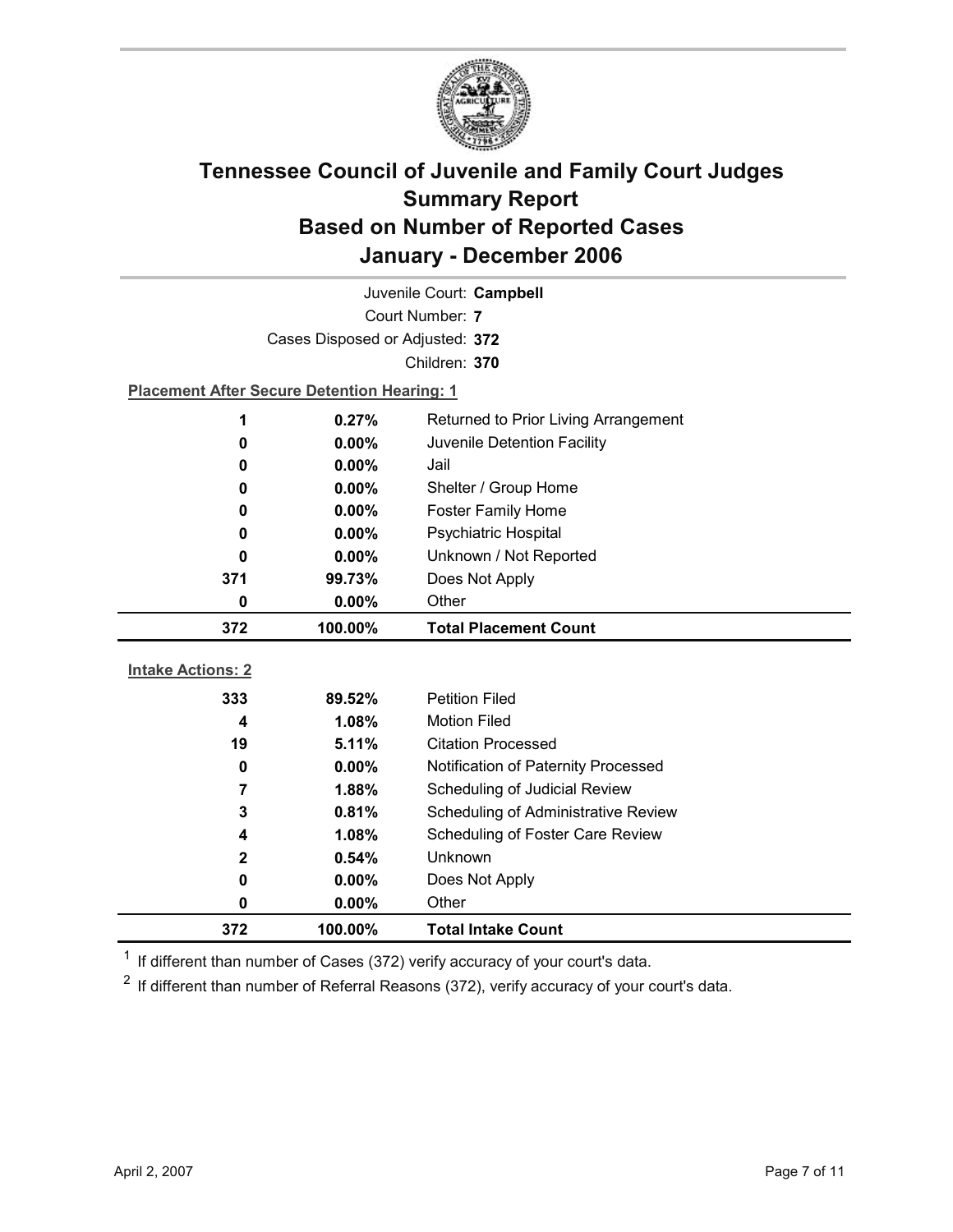

Court Number: **7** Juvenile Court: **Campbell** Cases Disposed or Adjusted: **372** Children: **370**

**Last Grade Completed by Child: 1**

| 10.54%  | Too Young for School                                       |           |
|---------|------------------------------------------------------------|-----------|
| 0.81%   | Preschool                                                  |           |
| 0.81%   | Kindergarten                                               |           |
| 0.81%   | 1st Grade                                                  |           |
| 1.62%   | 2nd Grade                                                  |           |
| 0.81%   | 3rd Grade                                                  |           |
| 1.62%   | 4th Grade                                                  |           |
| 1.62%   | 5th Grade                                                  |           |
| 1.35%   | 6th Grade                                                  |           |
| 3.78%   | 7th Grade                                                  |           |
| 11.89%  | 8th Grade                                                  |           |
| 17.30%  | 9th Grade                                                  |           |
| 23.51%  | 10th Grade                                                 |           |
| 12.70%  | 11th Grade                                                 |           |
| 2.70%   | 12th Grade                                                 |           |
| 0.00%   | Non-Graded Special Ed                                      |           |
| 0.81%   | <b>GED</b>                                                 |           |
| 0.54%   | Graduated                                                  |           |
| 0.00%   | <b>Never Attended School</b>                               |           |
| 6.49%   | Unknown                                                    |           |
| 0.27%   | Other                                                      |           |
| 100.00% | <b>Total Child Count</b>                                   |           |
|         |                                                            |           |
|         |                                                            |           |
|         |                                                            |           |
|         | <b>Enrolled in Special Education: 1</b><br>4.32%<br>89.19% | Yes<br>No |

 $1$  One child could be counted in multiple categories, verify accuracy of your court's data

**24 6.49%** Unknown

**370 100.00% Total Child Count**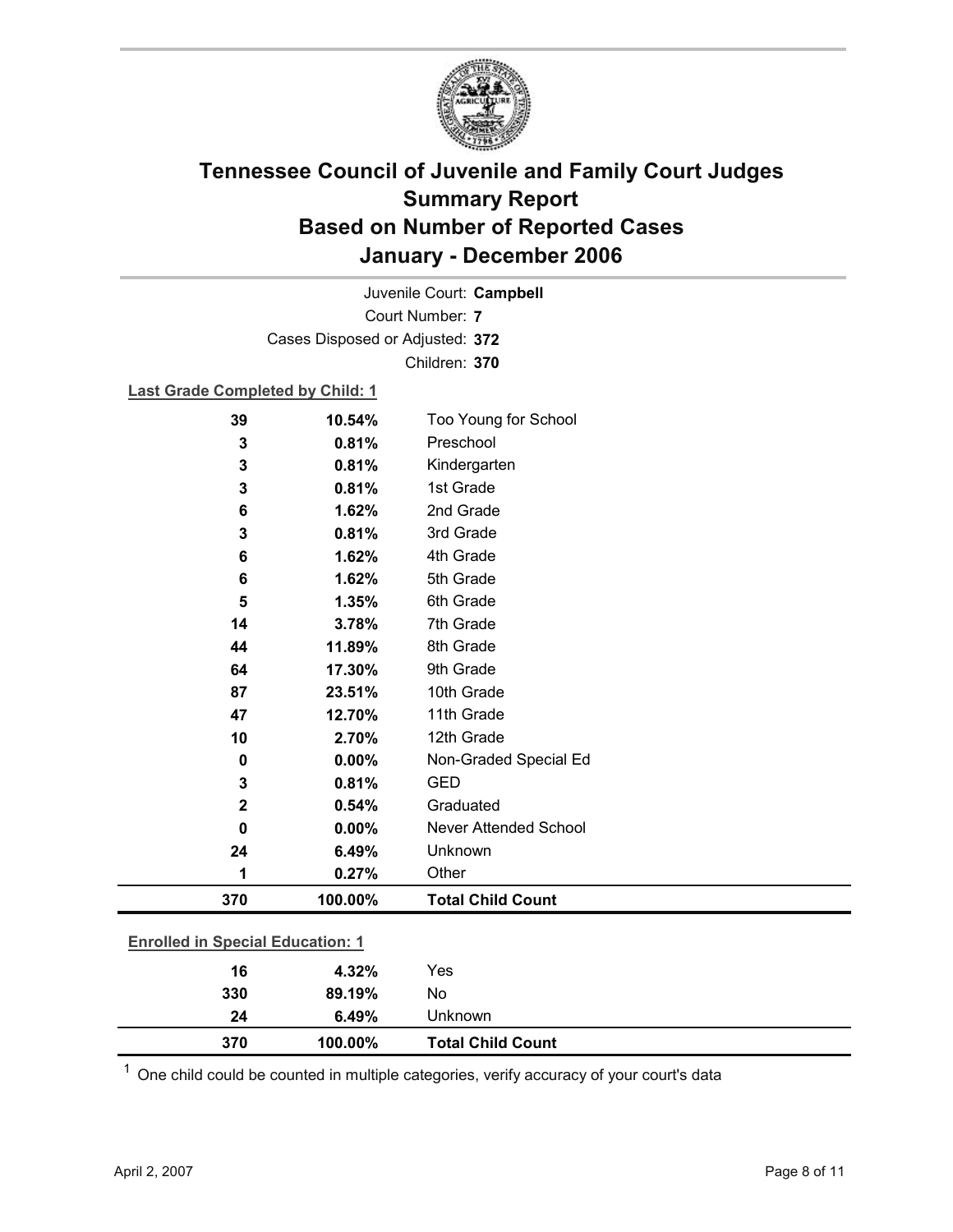

|                              |                                 | Juvenile Court: Campbell  |
|------------------------------|---------------------------------|---------------------------|
|                              |                                 | Court Number: 7           |
|                              | Cases Disposed or Adjusted: 372 |                           |
|                              |                                 | Children: 370             |
| <b>Action Executed By: 1</b> |                                 |                           |
| 344                          | 92.47%                          | Judge                     |
| 0                            | $0.00\%$                        | Referee                   |
| 28                           | 7.53%                           | <b>YSO</b>                |
| 0                            | $0.00\%$                        | Other                     |
| 0                            | $0.00\%$                        | Unknown / Not Reported    |
| 372                          | 100.00%                         | <b>Total Action Count</b> |

#### **Formal / Informal Actions: 1**

| 372 | 100.00%  | <b>Total Action Count</b>                      |
|-----|----------|------------------------------------------------|
| 0   | $0.00\%$ | Unknown / Not Reported                         |
| 22  | 5.91%    | Other                                          |
| 48  | 12.90%   | Case Held Open                                 |
| 40  | 10.75%   | <b>Review Concluded</b>                        |
| 8   | 2.15%    | <b>Special Proceeding</b>                      |
| 0   | $0.00\%$ | Charges Cleared by Transfer to Adult Court     |
| 0   | $0.00\%$ | <b>Transfer to Adult Court Hearing</b>         |
| 1   | 0.27%    | <b>Pretrial Diversion</b>                      |
| 28  | 7.53%    | Informal Adjustment                            |
| 0   | $0.00\%$ | <b>Complaint Substantiated Mentally III</b>    |
| 1   | 0.27%    | <b>Complaint Substantiated Abused</b>          |
| 46  | 12.37%   | Complaint Substantiated Dependent / Neglected  |
| 28  | 7.53%    | <b>Complaint Substantiated Status Offender</b> |
| 51  | 13.71%   | <b>Complaint Substantiated Delinquent</b>      |
| 15  | 4.03%    | Retired / Nolle Prosequi                       |
|     | 22.58%   | Dismissed                                      |
|     | 84       |                                                |

 $1$  If different than number of Referral Reasons (372), verify accuracy of your court's data.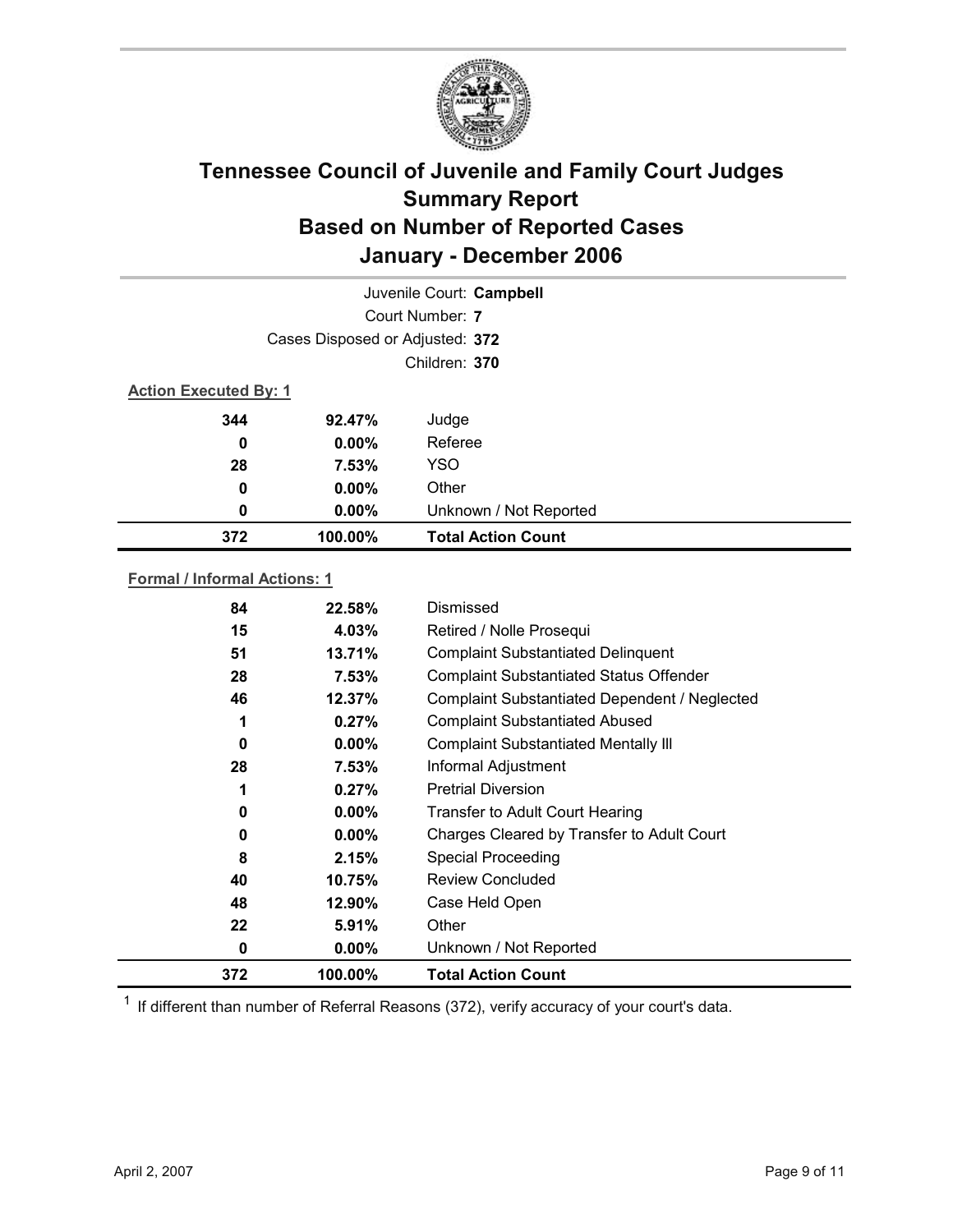

|                                 |                                                       | Juvenile Court: Campbell                             |  |  |
|---------------------------------|-------------------------------------------------------|------------------------------------------------------|--|--|
|                                 |                                                       | Court Number: 7                                      |  |  |
| Cases Disposed or Adjusted: 372 |                                                       |                                                      |  |  |
|                                 |                                                       | Children: 370                                        |  |  |
| <b>Case Outcomes:</b>           | There can be multiple outcomes for one child or case. |                                                      |  |  |
| 84                              | 22.52%                                                | <b>Case Dismissed</b>                                |  |  |
| 15                              | 4.02%                                                 | Case Retired or Nolle Prosequi                       |  |  |
| 3                               | 0.80%                                                 | Warned / Counseled                                   |  |  |
| 38                              | 10.19%                                                | Held Open For Review                                 |  |  |
| 22                              | $5.90\%$                                              | Supervision / Probation to Juvenile Court            |  |  |
| 1                               | 0.27%                                                 | <b>Probation to Parents</b>                          |  |  |
| 25                              | 6.70%                                                 | Referral to Another Entity for Supervision / Service |  |  |
| 5                               | 1.34%                                                 | Referred for Mental Health Counseling                |  |  |
| 1                               | 0.27%                                                 | Referred for Alcohol and Drug Counseling             |  |  |
| 0                               | 0.00%                                                 | Referred to Alternative School                       |  |  |
| 0                               | $0.00\%$                                              | Referred to Private Child Agency                     |  |  |
| 6                               | 1.61%                                                 | Referred to Defensive Driving School                 |  |  |
| 0                               | 0.00%                                                 | Referred to Alcohol Safety School                    |  |  |
| 3                               | 0.80%                                                 | Referred to Juvenile Court Education-Based Program   |  |  |
| 1                               | 0.27%                                                 | Driver's License Held Informally                     |  |  |
| 0                               | $0.00\%$                                              | <b>Voluntary Placement with DMHMR</b>                |  |  |
| 0                               | 0.00%                                                 | Private Mental Health Placement                      |  |  |
| 0                               | $0.00\%$                                              | <b>Private MR Placement</b>                          |  |  |
| 0                               | $0.00\%$                                              | Placement with City/County Agency/Facility           |  |  |
| 1                               | 0.27%                                                 | Placement with Relative / Other Individual           |  |  |
| 31                              | 8.31%                                                 | Fine                                                 |  |  |
| $\mathbf{2}$                    | 0.54%                                                 | <b>Public Service</b>                                |  |  |
| 11                              | 2.95%                                                 | Restitution                                          |  |  |
| 0                               | 0.00%                                                 | <b>Runaway Returned</b>                              |  |  |
| 7                               | 1.88%                                                 | No Contact Order                                     |  |  |
| 0                               | 0.00%                                                 | Injunction Other than No Contact Order               |  |  |
| 2                               | 0.54%                                                 | <b>House Arrest</b>                                  |  |  |
| 0                               | $0.00\%$                                              | <b>Court Defined Curfew</b>                          |  |  |
| 0                               | $0.00\%$                                              | Dismissed from Informal Adjustment                   |  |  |
| 0                               | $0.00\%$                                              | <b>Dismissed from Pretrial Diversion</b>             |  |  |
| 0                               | $0.00\%$                                              | Released from Probation                              |  |  |
| 0                               | $0.00\%$                                              | <b>Transferred to Adult Court</b>                    |  |  |
| 0                               | $0.00\%$                                              | <b>DMHMR Involuntary Commitment</b>                  |  |  |